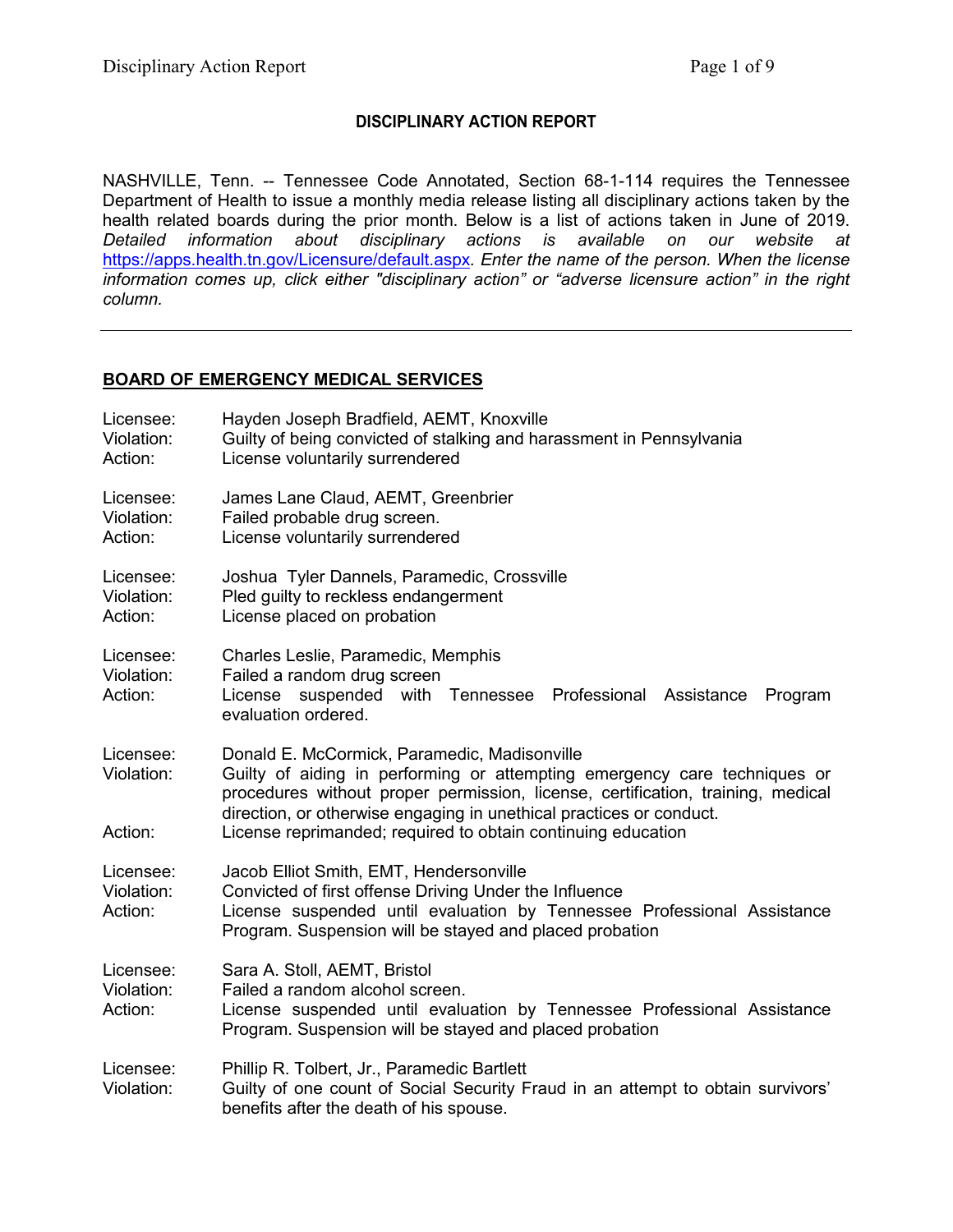Action: License suspended for one year then placed on probation for no less than 2 years. Obtain specified continuing education credits.

#### **BOARD FOR LICENSING HEALTH CARE FACILITIES**

Licensee: Broadmore Assisted Living, Bristol

Violation: Rule 1200-08-25-.07(7)(a)(3) An ACLF shall provide personal services as follows: Each ACLF shall provide each resident with at least the following personal services; Daily awareness of the individual's whereabouts Action: Assessed one civil penalty of five hundred dollars (\$500.00)

#### Licensee: Cades Center of Humboldt, Humboldt

- Violation: Rule 1200-08-25-.07(7)(c)(1) An ACLF shall provide personal services as follows: Dietary services. An ACLF shall have organized dietary services that are directed and staffed by adequate qualified personnel. An ACLF may contract with an outside food management company if the company has a dietitian who serves the ACLF on a full-time, part-time or consultant basis, and if the company maintains at least the minimum standards specified in this section while providing for constant liaison with the ACLF for recommendations on dietetic policies affecting resident treatment. Rule 1200-08-25-.12(5)(a) Plan of Care. (a) An ACLF shall develop a plan of care for each resident admitted to the ACLF with input and participation from the resident or the resident's legal representative, treating physician, or other licensed health care professionals or entity delivering patient services within five (5) days of admission. The plan of care shall be reviewed and/or revised as changes in resident needs occur, but not less than semi-annually by the above appropriate individuals.
- Action: Assessed three (3) civil penalties the amount of five hundred dollars (\$500.00) for a total assessment of one thousand five hundred dollars (\$1,500.00)

Licensee: Carriage Court of Memphis, Memphis

Violation: Rule 1200-08-25-.07(a)(2) (7) An ACLF shall provide personal services as follows: (a) Each ACLF shall provide each resident with at least the following personal services; (2) Safety when in the ACLF. Rule 1200-08-25-.12(5)(a) (5) Plan of Care. (a) An ACLF shall develop a plan of care for each resident admitted to the ACLF with input and participation from the resident or the resident's legal representative, treating physician, or other licensed health care professionals or entity delivering patient services within five (5) days of admission. The plan of care shall be reviewed and/or revised as changes in resident needs occur, but not less than semi-annually by the above appropriate individuals. Rule 1200-08-25-.12(5)(b)(1): (5) Plan of Care. (b) The Plan of Care shall describe: (1) The needs of the resident, including the activities of daily living and medical services for which the resident requires assistance, i.e., what assistance/care, how much, who will provide the assistance/care, how often, and when. Rule 1200-08-25-.16(1): (1) An ACLF shall have in effect and available for all supervisory personnel and staff written copies of the following disaster, refuse and/or evacuation plans readily available at all times: (a) Fire Safety Procedures Plan shall include: (1) Minor fires; (2) Major fires; (3) Fighting the fire; (4) Evacuation procedures; and (5) Staff functions. Rule 1200-08-25- .06(1)(c): (1) Each ACLF shall meet the following staffing and procedural standards: (b) An ACLF shall keep a written up-to-date log of all residents that can be produced in the event of an emergency. Rule 1200-08-25-.08(8)(a): (8)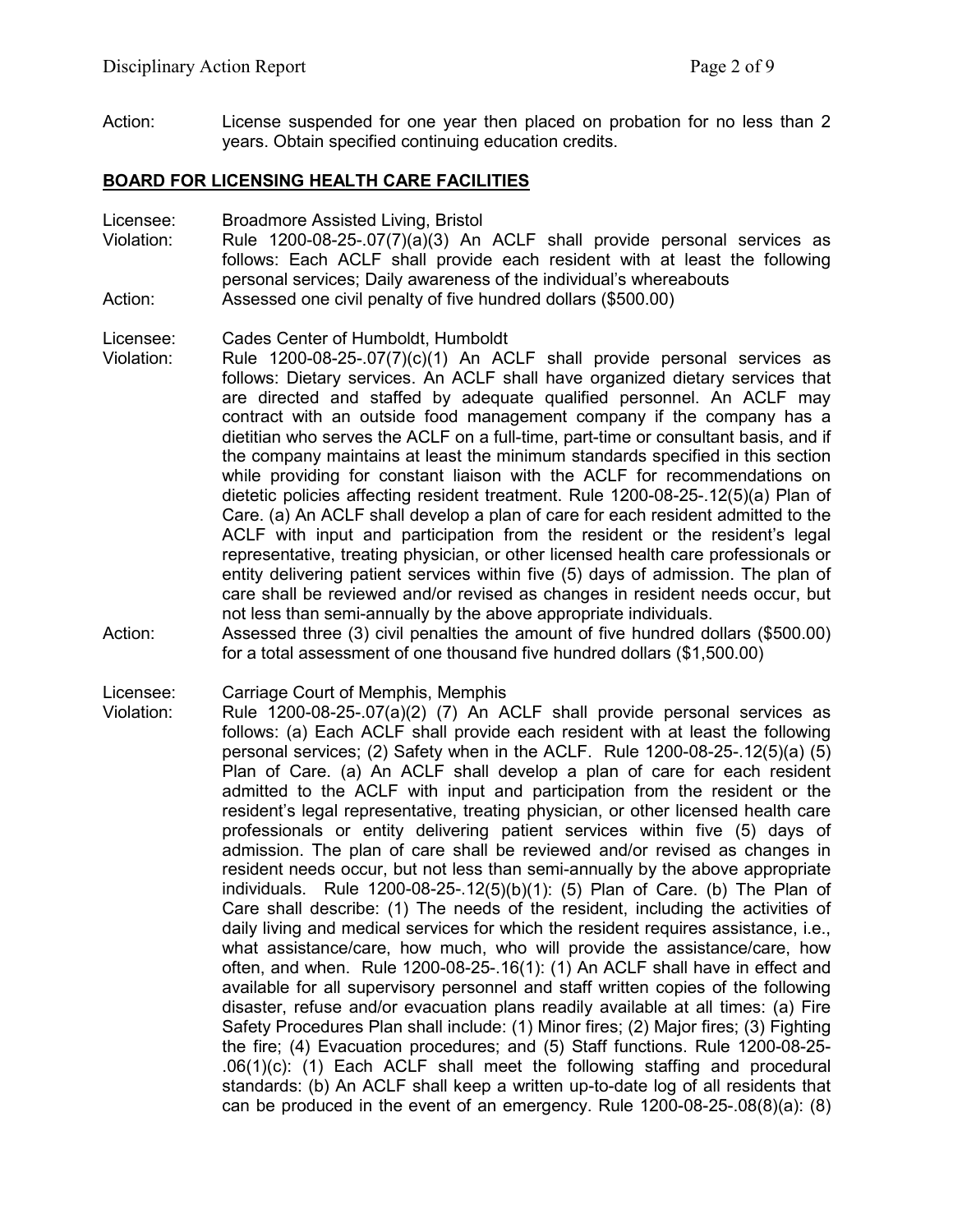An ACLF may not retain a resident who cannot evacuate within thirteen (13) minutes unless the ACLF complies with Chapter 19 of the 2006 edition of the NFPA Life Safety Code, and the Institutional Unrestrained Occupancy of the 2006 edition of the International Building Code.

- Action: License placed on probation; complete Plan of correction; during the six (6) month period of probation, any new serious violation affecting the health, safety, and welfare of residents shall result in a suspension of admissions; assessed six (6) civil penalties in the amount of one thousand dollars each (\$1,000.00) for a total of six thousand dollars (\$6,000.00).
- Licensee: Chandler House, Jefferson City
- Violation: Elopement of a resident from the facility in violation of Rule 1200-08-25- .07(7)(a)(2): (7) An ACLF shall provide personal services as follows: (a) Each ACLF shall provide each resident with at least the following personal services; (2) Safety when in the ACLF.

### Action: Assessed one (1) civil penalty in the amount of five hundred dollars (\$500.00).

Licensee: Creekside at Three Rivers, Murfreesboro

Violation: Rule 1200-08-25-.10(10)(a): (10) An ACLF shall maintain its physical environment in a safe, clean and sanitary manner by doing at least the following: (a) Prohibit any condition on the ACLF site conducive to the harboring or breeding of insects, rodents, or other vermin.

### Action: Assessed one (1) civil penalty in the amount of five hundred dollars (\$500.00).

Licensee: Crown Cypress, Kingsport

- Violation: Failure to prevent infestation of bed bugs in violation of Rule 1200-08-25- .07.10(10)a) failure to prohibit any condition on the assisted care living facility site conducive to the harboring or breeding of insects, rodents, or other vermin. Action: Assessed one (1) civil penalty of in the amount of five hundred dollars (\$500.00).
- Licensee: Dogwood Bend, Clarksville
- Violation: Rule 1200-08-25-.10(3)(a): (3) An ACLF shall conduct fire drills in accordance with the following: (a) Fire drills shall be held for each ACLF work shift in each separate ACLF building at least quarterly.
- Action: Assessed one (1) civil penalty of in the amount of five hundred dollars (\$500.00).

Licensee: Dominion Senior Living of Hixson, Chattanooga

- Violation: Elopement of resident from the facility in violation of Rule 1200-08-25- .07(7)(a)(3) An ACLF shall provide personal services as follows: (a) Each ACLF shall provide each resident with at least the following personal services: (3) Daily awareness of the individual's whereabouts.
- Action: Assessed one civil penalty of five hundred dollars (\$500.00).

Licensee: Gardens of Germantown, Germantown

Violation: Rule 1200-08-25-.07(7)(c)(6): (7) An ACLF shall provide personal services as follows: (c) Dietary services. (6) Employees shall wash and sanitize equipment, utensils, and dishes after each use. Rule 1200-08-25-.07(7)(c)(4)(iv): (7) An ACLF shall provide personal services as follows: (c) Dietary Services. (4) An ACLF shall: (iv) Provide appropriate, properly repaired equipment and utensils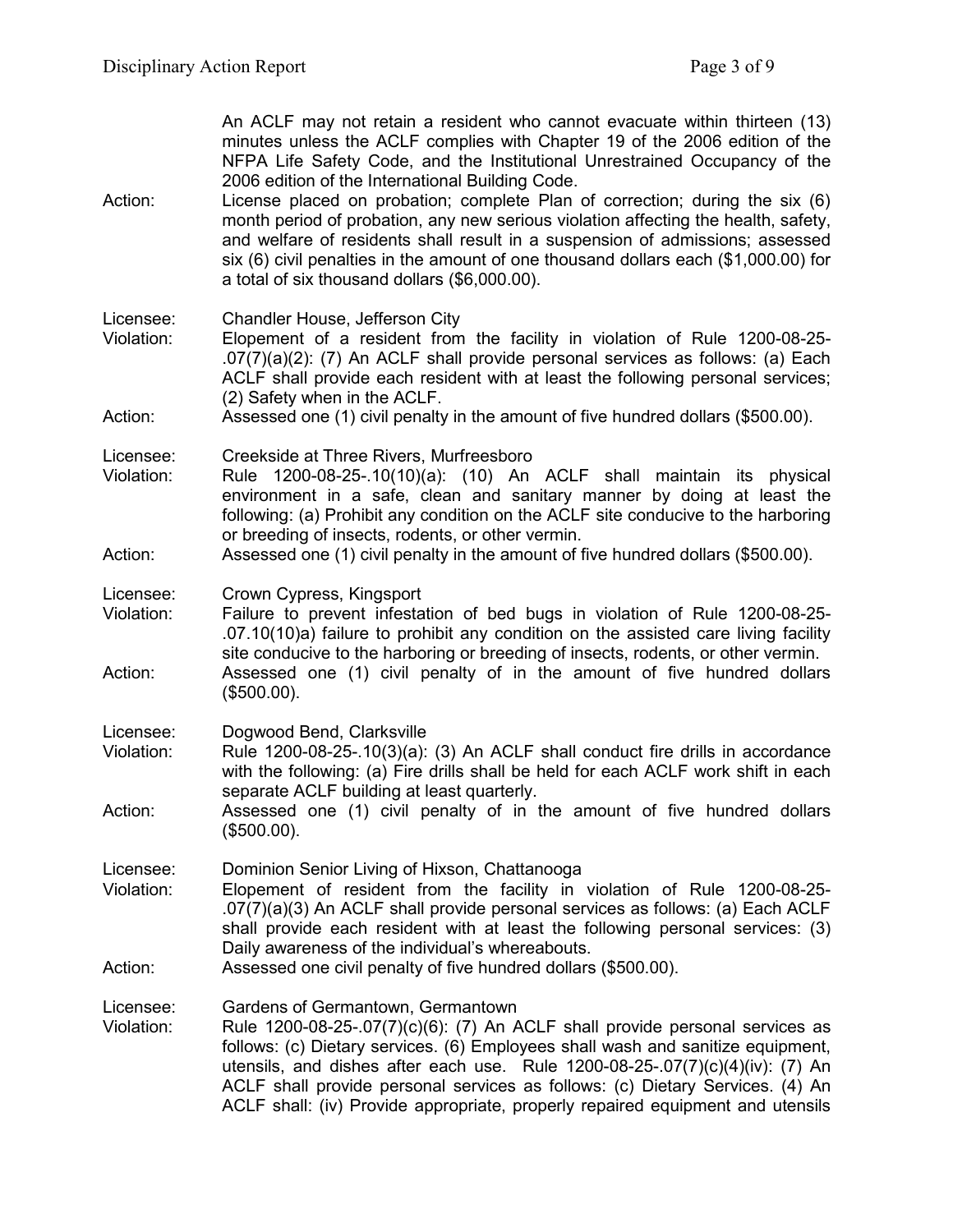for cooking and serving food in sufficient quantity to serve all residents. Action: Assessed three (3) civil penalties in the amount of five hundred dollars each (\$500.00) for a total of one thousand five hundred dollars (\$1,500.00).

Licensee: Olive Branch Assisted Living, LLC, Dickson

- Violation: Rule 1200-08-25-.10(2)(h): (2) An ACLF shall ensure fire protection for residents by doing at least the following: (h) Prohibit open flame and portable space heaters. Rule 1200-08-25-.10(2)(i): (2) An ACLF shall ensure fire protection for residents by doing at least the following: (i) Ensure that upon entering the ACLF, the resident or his or her responsible party is asked if they wish to have a cooking appliance that is appropriate for their level of cognition. If the facility chooses to provide a requested cooking appliance, it shall be in accordance with the facility's policies. If the resident or his or her responsible party wishes to provide their own cooking appliance, it shall meet the facility's policies and safety standards. The cooking appliances shall be designed so that they can be disconnected and removed for resident safety or if the resident chooses not to have cooking capability within his or her apartment. The cooking appliances shall have an automatic timer. Rule 1200-08-25-.10(2)(b): (b) An ACLF shall ensure fire protection for residents by doing at least the following: (b) Install necessary fire-fighting equipment. Rule 1200-08-25-.13(2): (2) The ACLF shall report the following incidents to the Department of Health in accordance with T.C.A. 68-11-211: (a) Strike by staff at the facility; (b) External disasters impacting the facility; (c) Disruption of any service vital to the continued safe operation of the ACLF or to the health and safety of its patients and personnel; and (d) Fires at the ACLF that disrupt the provision of patient care services or cause harm to the patients or staff, or that are reported by the facility to any entity, including but not limited to a fire department charged with preventing fires.
- Action: Assessed two (2) civil penalties in the amount of one thousand dollars (\$1,000) each and one civil penalty in the amount of five hundred dollars (\$500.00) for a total civil penalty of two thousand five hundred dollars (\$2,500.00).

Licensee: Optimum Assisted Living, LLC, White Bluff

- Violation: Rule 1200-08-25-.10(3)(a): (3) An ACLF shall conduct fire drills in accordance with the following: (a) Fire drills shall be held for each ACLF work shift in each separate ACLF building at least quarterly. Rule 1200-08-25-.10(8)(a): (8) An ACLF shall ensure that: (a) The ACLF maintains all safety equipment in good repair and in safe operating condition. Rule 1200-08-25-.16(2)(a): (a)Maintain a detailed log with staff signatures designating training each employee receives regarding disaster preparedness. (b)Train all employees annually as required in the plans listed above and keep each employee informed with respect to the employee's duties under the plans. (c) Exercise each of the plans listed above annually.
- Action: Assessed one civil penalty in the amount of five hundred dollars (\$500.00) and one civil penalty of one thousand dollars (\$1,000.00) for a total assessment of one thousand five hundred dollars (\$1,500.00).

Licensee: Riverdale Assisted Living Facility, Memphis

Violation: Rule 1200-08-25-.14(1)(b): (1) An ACLF shall ensure at least the following rights for each resident: (b) To be free from mental and physical abuse. Should this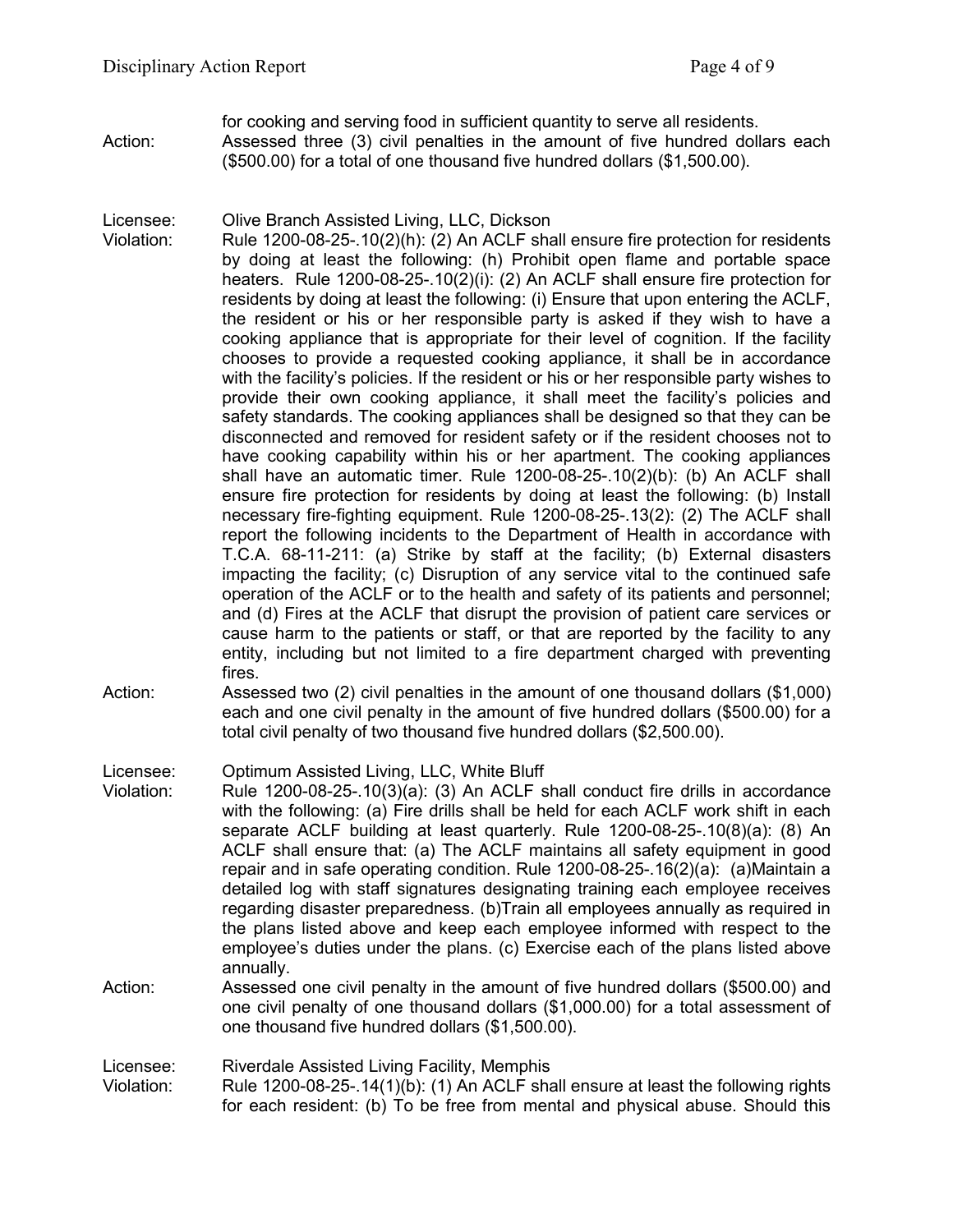right be violated, the ACLF shall notify the Department of the Tennessee Department of Human Services, Adult Protective Services at 1-888-277-8366. Rule 1200-08-25-.13(1) The ACLF shall report all incidents of abuse, neglect, and misappropriation to the Department of Health in accordance with T.C.A. 68- 11-211. Rule 1200-08-25-.13(5)(b)(1): (5) Plan of care. (b) The Plan of Care shall describe: (1) The needs of the resident, including the activities of daily living and medical services for which the resident requires assistance, i.e., what assistance/care, how much, who will provide the assistance/care, how often, and when.

Action: Assessed three (3) civil penalties in the amount of five hundred dollars each for a total assessment of one thousand five hundred dollars (\$1,500.00).

#### Licensee: Signature Lifestyles, Rogersville

- Violation: Rule 1200-08-25-.12(5)(a): (5) Plan of Care. (a) An ACLF shall develop a plan of care for each resident admitted to the ACLF with input and participation from the resident or the resident's legal representative, treating physician, or other licensed health care profession or entity delivering patient services within five (5) days of admission. The plan of care shall be reviewed and/or revised as changes in resident needs occur, but not less than semi-annually by the above appropriate individuals. Rule 1200-08-25-.10(3)(a): (3) An ACLF shall conduct fire drills in accordance with the following: (a) Fire drills shall be held for each ACLF work shift in each separate ACLF building at least quarterly. Rule 1200- 08-25-.10(3)(b): (3) An ACLF shall conduct fire drills in accordance with the following: (b) There shall be one (1) fire drill per quarter during sleeping hours. Action: Assessed three (3) civil penalties in the amount of five hundred dollars (\$500.00) each for a total assessment of one thousand five hundred dollars (\$1,500.00).
- Licensee: The Bridge at Hickory Woods, Antioch
- Violation: Rule 1200-08-25-.06(1)(b)(3): (1) Each ACLF shall meet the following staffing and procedural standards: (b) Policies and Procedures: (3) An ACLF shall develop a written policy, plan or procedures concerning a subject and adhere to its provisions whenever required to do so by these rules. A licensee that violates its own policy established by these rules and regulations also violates the rules and regulations establishing the requirement. Rule 1200-08-25-.07(7)(a)(2): (7) An ACLF shall provide personal services as follows: (a) Each ACLF shall provide each resident with at least the following personal services; (2) Safety when in the ACLF. Rule 1200-08-25-.08(8): An ACLF may not retain a resident who cannot evacuate within thirteen (13) minutes unless the ACLF complies with Chapter 19 of the 2006 edition of the NFPA Life Safety Code and the Institutional Unrestrained Occupancy of the 2006 edition of the International Building Code. Rule 1200-08-25-.09(1) An ACLF shall construct, arrange, and maintain the condition of the physical plan and the overall ACLF living facility environment in such a manner that the safety and well-being of the residents are assured. Rule 1200-08-25-.09(5) No new ACLF shall be constructed, nor shall major alterations be made to an existing ACLF without prior approval of the department, and unless in accordance with plans and specifications approved in advance by the department. Before any new ACLF is licensed or before any alteration or expansion of a licensed ACLF can be approved, the applicant must furnish two (2) complete sets of plans and specifications to the department, together with fees and other information as required. Plans and specifications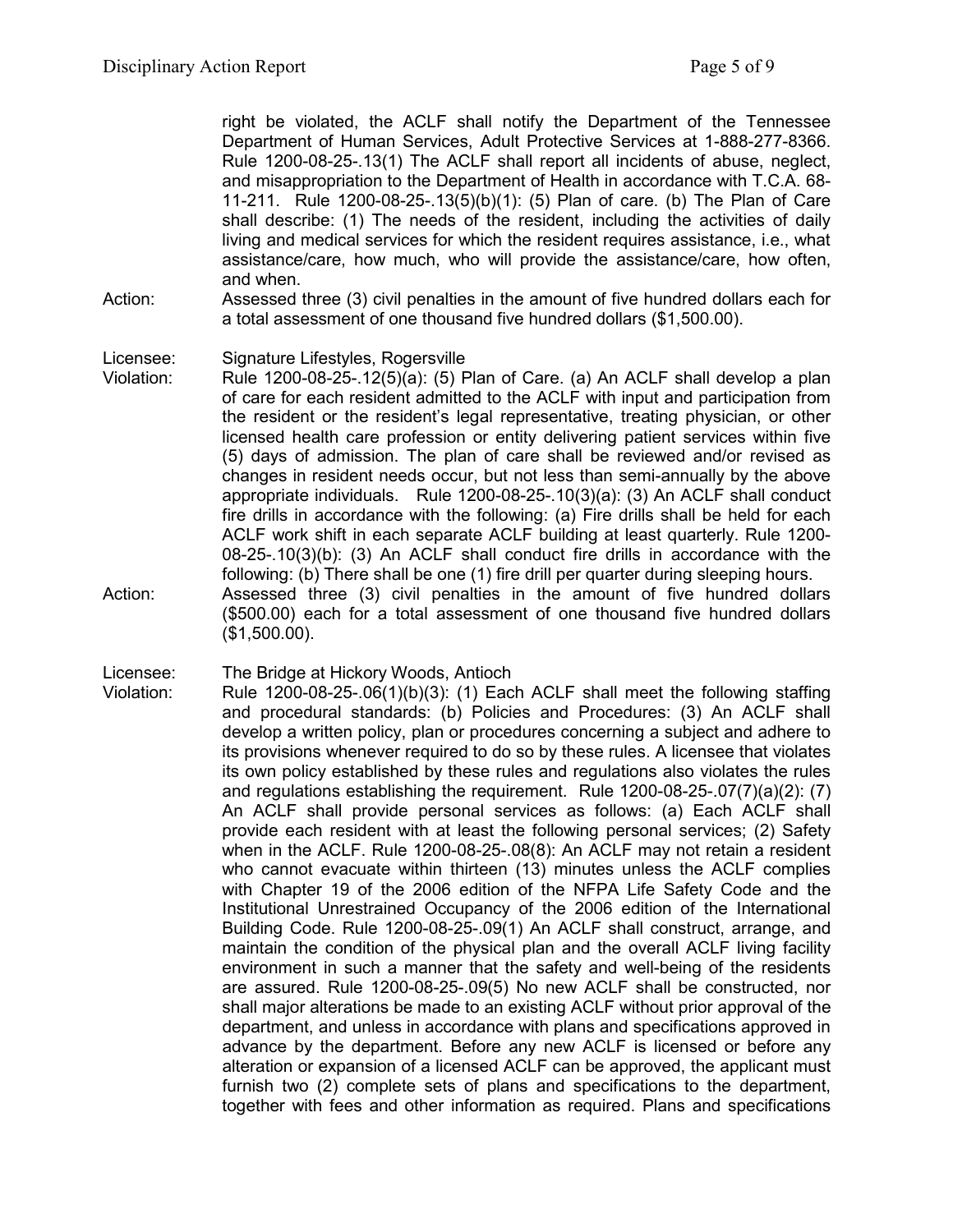for new construction and major renovations, other than minor alterations not affecting fire and life safety or functional issues, shall be prepared by or under the direction of a licensed architect and/or a licensed engineer and in accordance with the rules of Board of Architectural and Engineering Examiners. Rule 1200-08-25-.10(2)(a) and (c): (2) An ACLF shall ensure fire protection for residents by doing at least the following: (a) Eliminating fire hazards; and (c) Adopt a written fire control plan.

Action: Assessed six (6) civil penalties in the amount of five hundred dollars (\$500.00) each for a total assessment of three thousand dollars (\$3,000.00).

Licensee: The Glenmary at Evergreen, Memphis

- Violation: Rule 1200-08-25-.07(c)(6): (7) An ACLF shall provide personal services as follows: (c) Dietary services. (6) Employees shall wash and sanitize equipment, utensils, and dishes.
- Action: Assessed two (2) civil penalties in the amount of five hundred dollars (\$500.00) and one civil penalty in the amount of one thousand dollars (\$1000.00) for a total assessment of (\$1,500.00).

Licensee: Victorian Square Assisted Living, Rockwood

- Violation: Rule 1200-08-25-.08(1)(d): (1) An ACLF shall not admit or permit the continued stay of an ACLF resident who has any of the following conditions: (d) Exhibits verbal or physically aggressive behavior which poses an imminent physical threat to self or others, based on behavior, not diagnoses. (b) Ensure that all drugs and biologicals shall be administered by a licensed professional operating within the scope of the professional license and according to the resident's plan of care. Rule 1200-08-25-.12(5)(a): (5) Plan of Care. (a) An ACLF shall develop a plan of care for each resident admitted to the ACLF with input and participation from the resident or the resident's legal representative, treating physician, or other licensed health care professionals or entity delivering patient services within five (5) days of admission. The plan of care shall be reviewed and/or revised as changes in resident needs occur, but not less than semiannually by the above appropriate individuals.
- Action: Assessed two (2) civil penalties in the amount of one thousand dollars each (\$1000.00) for a total assessment of two thousand dollars (\$2,000.00).

## **BOARD OF MASSAGE LICENSURE**

| Licensee:  | LiLi, LMT Cordova                                                                                                |
|------------|------------------------------------------------------------------------------------------------------------------|
| Violation: | Guilty of operating massage establishment without a license                                                      |
| Action:    | Massage Therapist license suspended; assessed civil penalty of \$5,300.00 plus<br>costs not to exceed \$3,000.00 |

#### **BOARD OF MEDICAL EXAMINERS**

| Licensee:  | Tami Latham, MDXL, Brentwood                                        |
|------------|---------------------------------------------------------------------|
| Violation: | Failed to properly maintain sufficient continuing education credits |
| Action:    | Agreed Citation; assessed civil penalty \$400.00                    |
| Licensee:  | Jean-Claude Loiseau, MD, Memphis                                    |
| Violation: | Failed to properly maintain sufficient continuing education credits |
| Action:    | Agreed Citation; assessed civil penalty \$1,450.00                  |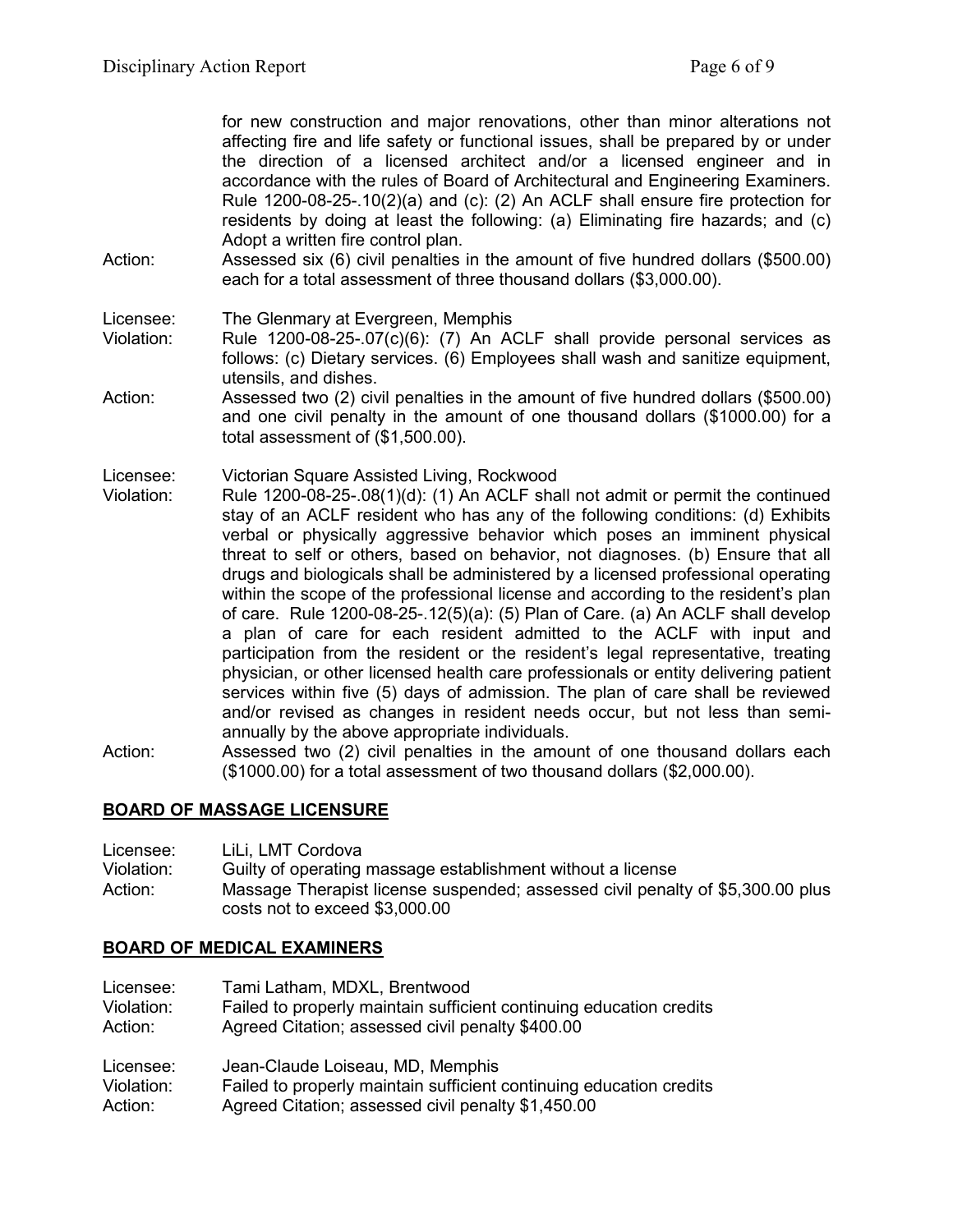| Licensee:  | Richard Pearce, MD, Chattanooga                                     |
|------------|---------------------------------------------------------------------|
| Violation: | Failed to properly maintain sufficient continuing education credits |
| Action:    | Agreed Citation; assessed civil penalty \$1,625.00                  |
| Licensee:  | Jennifer Wilbourne, MDX, Salamanca, New York                        |
| Violation: | Failed to properly maintain sufficient continuing education credits |
| Action:    | Agreed Citation; assessed civil penalty \$400.00                    |

# **BOARD OF MEDICAL EXAMINERS' COMMITTEE ON PHYSICIAN ASSISTANTS**

Licensee: \*Reagin Farley, PA, Chattanooga Violation: Guilty of criminal history Action: Conditional license granted with Tennessee Medical Foundation monitoring terms.

*\*Late Reporting from May, 2019*

### **BOARD OF MEDICAL EXAMINERS-POLYSOMNOGRAPHY PROFESSIONAL STANDARDS COMMITTEE**

| Licensee:  | Becky LaRone Reid, PSGP, Ten Mile                                |
|------------|------------------------------------------------------------------|
| Violation: | Guilty of engaging in the unlicensed practice of polysomnography |
| Action:    | Agreed Citation; assessed civil penalty \$1,100.00               |
| Licensee:  | Christopher Emerson Slaymaker, PSGP, Knoxville                   |
| Violation: | Guilty of engaging in the unlicensed practice of polysomnography |
| Action:    | Agreed Citation; assessed civil penalty \$300.00                 |

## **BOARD OF PAIN MANAGEMENT CLINICS**

Licensee: \*Complete Health and Wellness, Applicant, Knoxville

Inspection of the clinic revealed violation of the rules pertaining to pain management clinics, conduct or practice found to be detrimental to the welfare of patients, failure to establish required quality assurance policies, and failure to maintain complete and accurate medical records.

Action: License conditionally issued on probation for 2 years; medical director to complete course on prescribing controlled drugs; and obtain practice monitoring *\*Late reporting from April, 2019.*

Licensee: \*Cordova Pain Specialists, Applicant, Cordova<br>Violation: 6 Guilty of operating as a pain management cl

Guilty of operating as a pain management clinic without a valid certificate or license.

Action: License conditionally issued; assessed civil penalty of \$15,000.00 *\*Late reporting from January, 2019.*

## **ABUSE REGISTRY**

| Name:       | LaTroia Anderson     |
|-------------|----------------------|
| Abuse:      | Misappropriation     |
| Profession: | <b>Resident Tech</b> |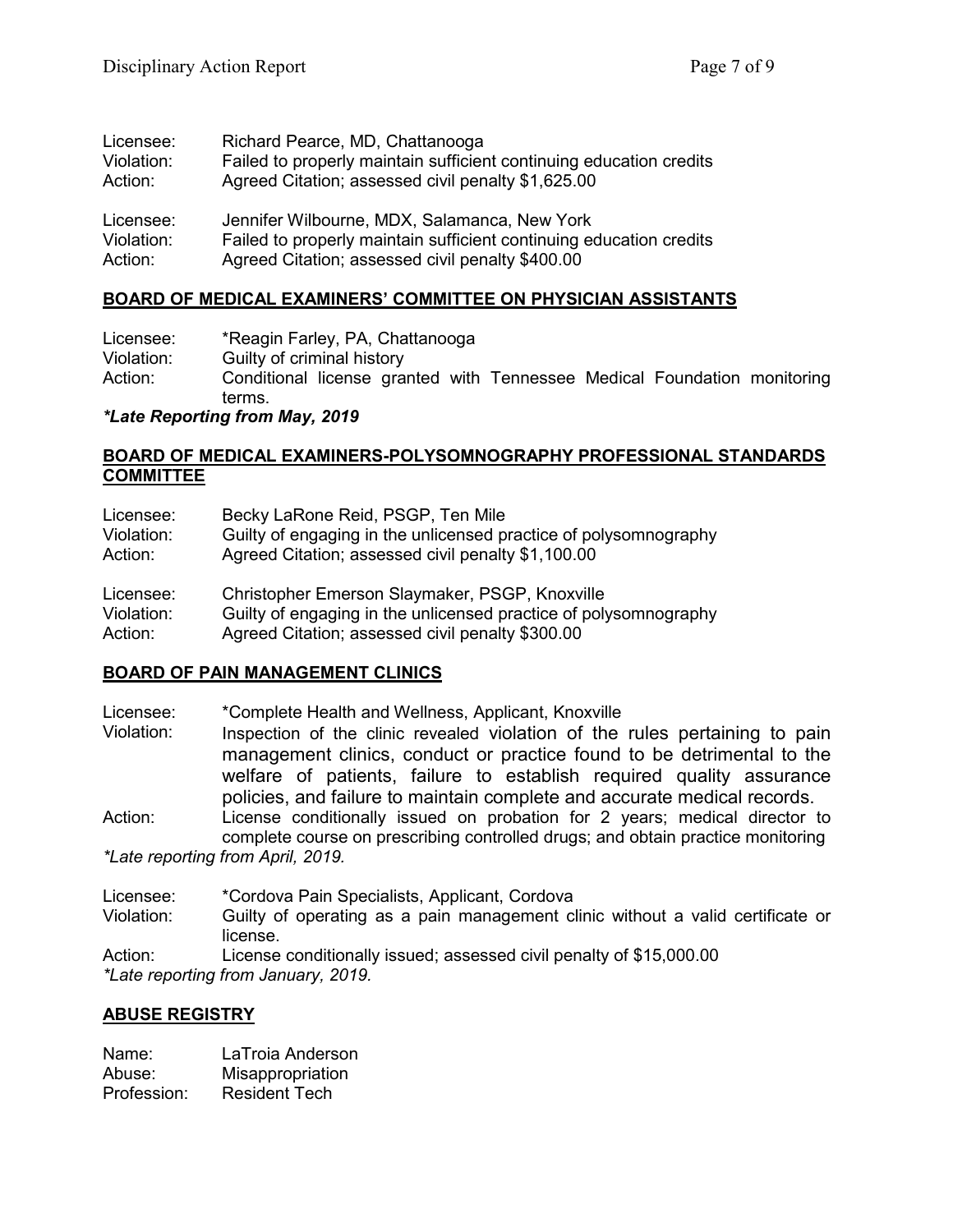| Name:       | <b>Carol Ann Atkins</b>                       |
|-------------|-----------------------------------------------|
| Abuse:      | Misappropriation                              |
| Profession: | CNA (Revoked)                                 |
| Name:       | Joseph Lee Boyette                            |
| Abuse:      | Neglect                                       |
| Profession: | <b>Not Provided</b>                           |
| Name:       | Laura Pat Cagle                               |
| Abuse:      | Exploitation                                  |
| Profession: | Caregiver                                     |
| Name:       | Vickie R. Easley                              |
| Abuse:      | Physical                                      |
| Profession: | <b>Not Provided</b>                           |
| Name:       | <b>Meredith Falls</b>                         |
| Abuse:      | Exploitation                                  |
| Profession: | Case Manager                                  |
| Name:       | Cassie Freytag                                |
| Abuse:      | Theft/Misappropriation                        |
| Profession: | Asst. Business Office Manager                 |
| Name:       | <b>Chronica Greer</b>                         |
| Abuse:      | Physical                                      |
| Profession: | <b>Direct Support Specialist</b>              |
| Name:       | Brian Lynn Hickman                            |
| Abuse:      | Neglect                                       |
| Profession: | <b>Not Provided</b>                           |
| Name:       | <b>Bridget N. Jeanlewis</b>                   |
| Abuse:      | Theft/Misappropriation                        |
| Profession: | <b>Not Provided</b>                           |
| Name:       | Jessica N. Lutz                               |
| Abuse:      | Exploitation                                  |
| Profession: | Asst. Business Officer Manager and Former CNA |
| Name:       | Deon Smith                                    |
| Abuse:      | Physical                                      |
| Profession: | House Manager                                 |
| Name:       | <b>Brooklyn Steed</b>                         |
| Abuse:      | Physical                                      |
| Profession: | <b>Patient Care Tech</b>                      |
| Name:       | Andrea Thomas                                 |
| Abuse:      | Physical                                      |